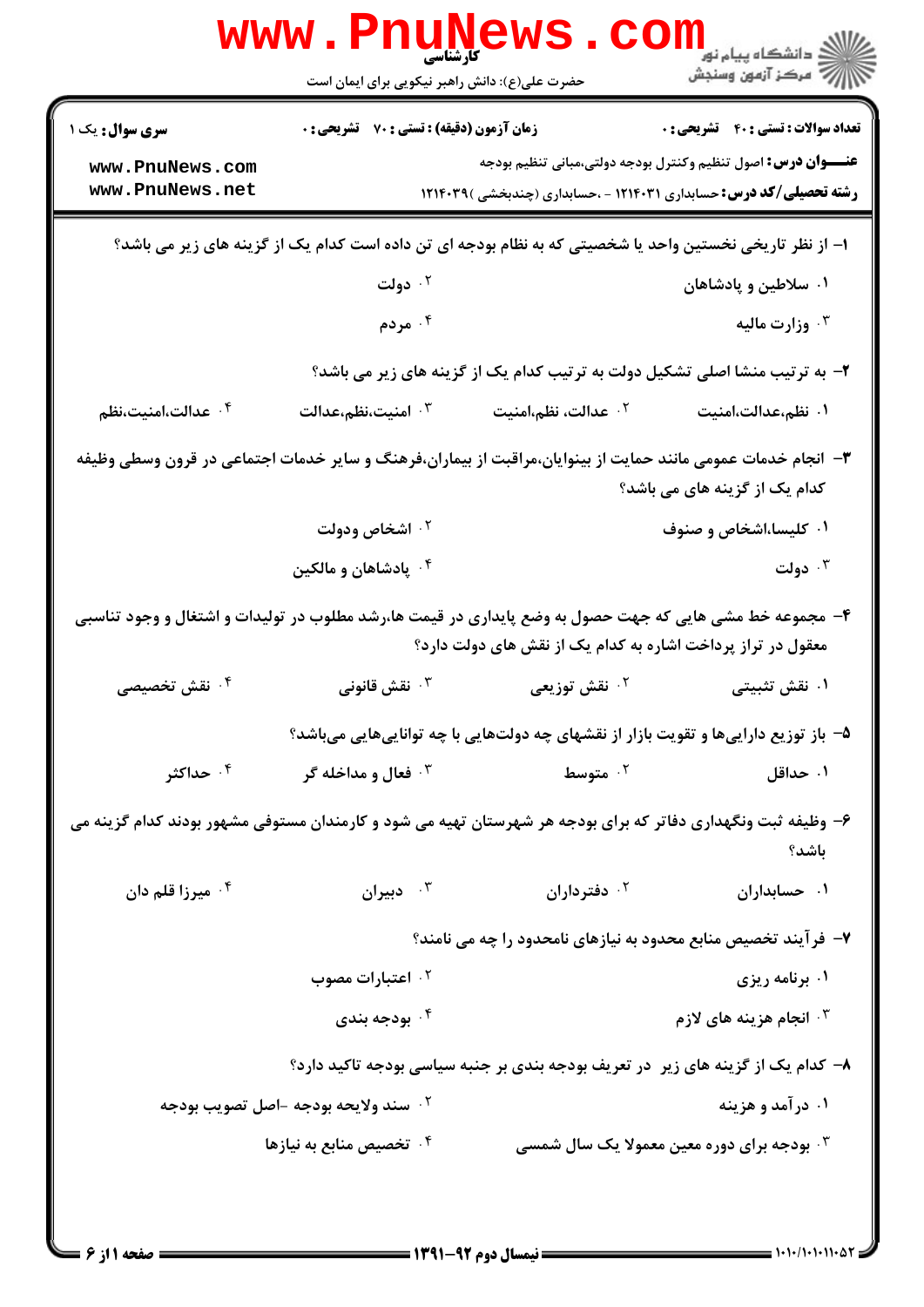|                                                                                                                                | <b>WWW.PNUN</b><br><b>کارشناسی</b><br>حضرت علی(ع): دانش راهبر نیکویی برای ایمان است                           |                                                                           | ڪ دانشڪاه پيام نور ■<br> 7- مرڪز آزمون وسنڊش |  |
|--------------------------------------------------------------------------------------------------------------------------------|---------------------------------------------------------------------------------------------------------------|---------------------------------------------------------------------------|----------------------------------------------|--|
| <b>سری سوال : ۱ یک</b><br>www.PnuNews.com                                                                                      | <b>زمان آزمون (دقیقه) : تستی : 70 قشریحی : 0</b>                                                              | <b>عنــــوان درس:</b> اصول تنظیم وکنترل بودجه دولتی،مبانی تنظیم بودجه     | <b>تعداد سوالات : تستي : 40 ٪ تشريحي : 0</b> |  |
| www.PnuNews.net                                                                                                                |                                                                                                               | <b>رشته تحصیلی/کد درس:</b> حسابداری ۱۲۱۴۰۳۱ - ،حسابداری (چندبخشی )۱۲۱۴۰۳۹ |                                              |  |
|                                                                                                                                | ۹- اعتبارات برنامه ای و بودجه یک یا چند دوازدهم از استثنانات کدام یک از اصول بودجه می باشد؟                   |                                                                           |                                              |  |
| ۰۴ اصل جامعیت                                                                                                                  | اصل تعادل $\cdot$ $^{\circ}$                                                                                  | ۰۲ اصل وحدت                                                               | ۰۱ اصل سالانه بودن                           |  |
| +ا– در آمدها و هزینه ها <u>نباید</u> همدیگر را تهاتر کنند و همه اقلام در آمدها و همه اقلام هزینه ها در بودجه عمومی منعکس گردند | و هیچ چیز از قلم نیفتد دو قاعده کلی می باشند از کدام یک از اصول بودجه مستفاد می شود؟                          |                                                                           |                                              |  |
|                                                                                                                                | ۰ <sup>۲</sup> اصل جامعیت                                                                                     |                                                                           | ۰۱ اصل وحدت                                  |  |
|                                                                                                                                | ۰۴ اصل تحديدبودن هزينه ها                                                                                     |                                                                           | اصل سالانه بودن $\cdot$ "                    |  |
| 11- قاعده بودجه ناویژه و اصل عدم تخصیص در آمدها دو نتیجه منطقی اجرای کدام یک از اصول بودجه می باشد؟                            |                                                                                                               |                                                                           |                                              |  |
|                                                                                                                                | ۰ <sup>۲</sup> اصل تخصیص                                                                                      |                                                                           | ۰۱ اصل سالانه بودن بودجه                     |  |
|                                                                                                                                | ۰۴ اصل جامعیت                                                                                                 |                                                                           | اصل انعطاف پذیری $\cdot^{\mathtt{w}}$        |  |
| ۱۲– حفظ موازنه بین در آمدها و مخارج به گونه ای که دولت بتواند بدون متوسل شدن به استقراض، تعهدات مالی خود را بپردازد            |                                                                                                               |                                                                           | اشاره به کدام یک از اصول بودجه دارد؟         |  |
|                                                                                                                                | ۰۲ اصل جامعیت                                                                                                 |                                                                           | ۰۱ اصل وحدت                                  |  |
|                                                                                                                                | اصل تعادل $\cdot$ $^{\mathsf{f}}$                                                                             |                                                                           | ا اصل تخمینی بودن در آمدها $\cdot$ "         |  |
|                                                                                                                                | ۱۳– زمانی که هدف از تهیه بودجه مدیریت و بهبود اداره امور باشد. کدام یک از طبقه بندی رایج بودجه مدنظر می باشد؟ |                                                                           |                                              |  |
|                                                                                                                                | ۰ <sup>۲</sup> طبقه بندی عملیات                                                                               |                                                                           | ۰۱ طبقه بندی هزینه ها                        |  |
|                                                                                                                                | ۰ <sup>۴</sup> طبقه بندی اقتصادی                                                                              |                                                                           | طبقه بندی سازمانی $\cdot^{\mathsf{y}}$       |  |
| ۱۴- درآمد حاصل از انحصارات و مالکیت دولت جز کدام یک از انواع درآمدها می باشد؟                                                  |                                                                                                               |                                                                           |                                              |  |
|                                                                                                                                | ۰ <sup>۲</sup> در آمد جاری                                                                                    |                                                                           | ۰۱ در آمد عمومی                              |  |
|                                                                                                                                | ۰۴ در آمد شرکت های دولتی                                                                                      |                                                                           | ۰۳ در آمد اختصاصی                            |  |
| ۱۵– درآمدهایی که در قبال ارائه خدمات یا فروش کالا که به موجب قوانین و مقررات انجام می شود شامل کدام یک از درآمدها              |                                                                                                               |                                                                           | مىباشد؟                                      |  |
|                                                                                                                                | ۰ <sup>۲</sup> در آمد عمومی                                                                                   |                                                                           | ۰۱ در آمد شرکت های دولتی                     |  |
|                                                                                                                                | ۰۴ در آمد مالیاتی                                                                                             |                                                                           | ۰ <sup>۳</sup> در آمد اختصاصی                |  |
|                                                                                                                                |                                                                                                               |                                                                           |                                              |  |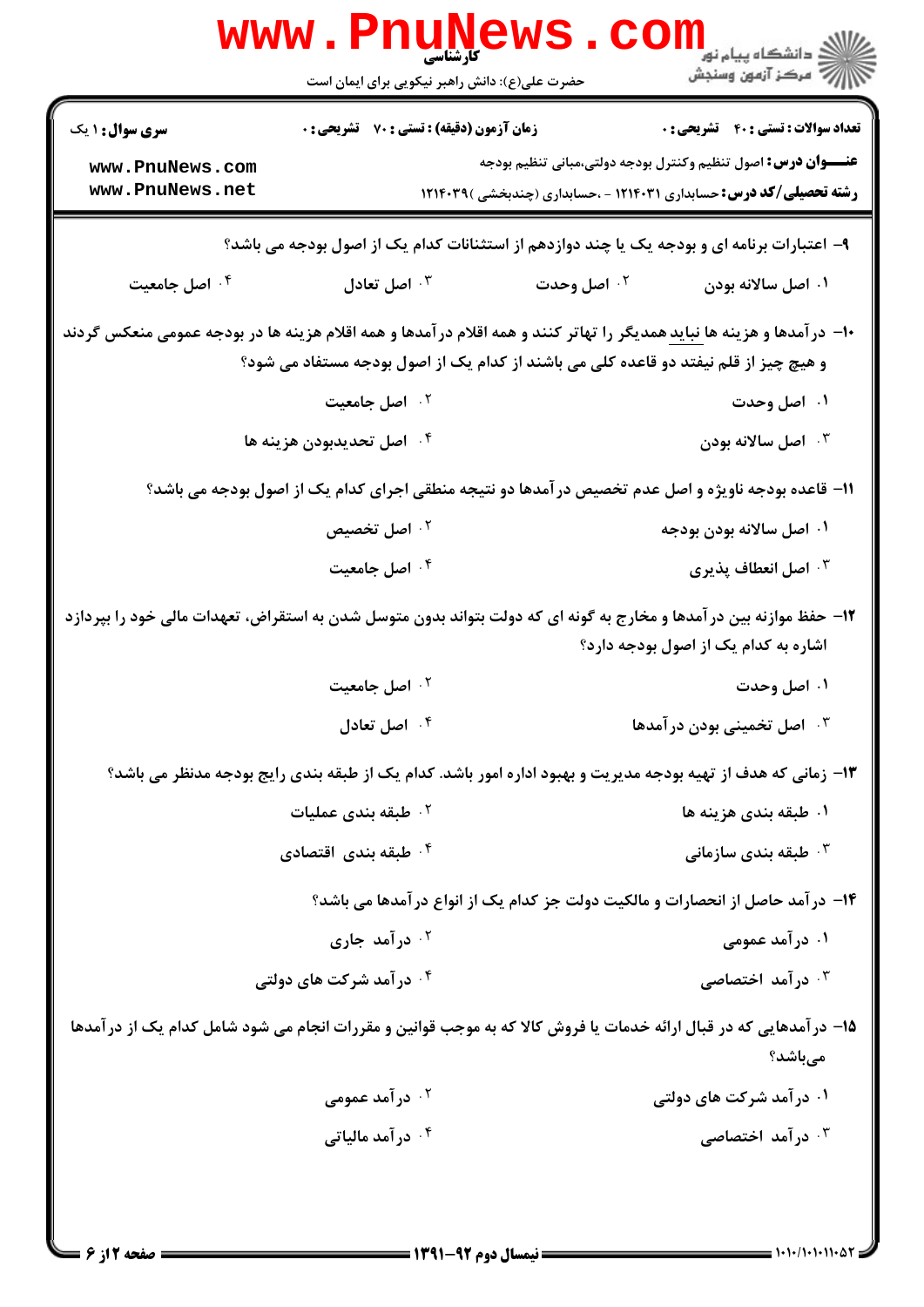| <b>WWW</b>                                                                                                                                                               | حضرت علی(ع): دانش راهبر نیکویی برای ایمان است    |                                                                                                                                                    | ڪ دانشڪاه پيا <sub>م</sub> نور<br>7- مرڪز آزمون وسنڊش |  |
|--------------------------------------------------------------------------------------------------------------------------------------------------------------------------|--------------------------------------------------|----------------------------------------------------------------------------------------------------------------------------------------------------|-------------------------------------------------------|--|
| <b>سری سوال :</b> ۱ یک<br>www.PnuNews.com<br>www.PnuNews.net                                                                                                             | <b>زمان آزمون (دقیقه) : تستی : 70 گشریحی : 0</b> | <b>عنــــوان درس:</b> اصول تنظیم وکنترل بودجه دولتی،مبانی تنظیم بودجه<br><b>رشته تحصیلی/کد درس:</b> حسابداری ۱۲۱۴۰۳۱ - ،حسابداری (چندبخشی )۱۲۱۴۰۳۹ | <b>تعداد سوالات : تستی : 40 قشریحی : 0</b>            |  |
| ۱۶- مخارجی که به تولید کالا یا عرضه خدمات ارتباط ندارد و به صورت یک طرفه از جانب دولت به افراد و واحدهای مختلف<br>پرداخت می شود کدام یک از گزینه های زیر می باشد؟        |                                                  |                                                                                                                                                    |                                                       |  |
|                                                                                                                                                                          | <sup>۲.</sup> هزینه های پرسنلی                   |                                                                                                                                                    | ۰۱ هزینه های سرمایه ای                                |  |
|                                                                                                                                                                          | ۰۴ پرداخت های اداری                              |                                                                                                                                                    | ۰ <sup>۳</sup> پرداخت های انتقالی                     |  |
| ۱۷- مجموعه وظایف مشخصی است که حاوی برنامه های مرتبط به هم است و برنامه ریزی دراز مدت ومیان مدت برای نیل به<br>هدف های اساسی در قالب آن انجام می گیرد کدام گزینه می باشد؟ |                                                  |                                                                                                                                                    |                                                       |  |
| فصل $\cdot^{\mathfrak{e}}$                                                                                                                                               | فعاليت $\cdot$                                   | ۰۲ طرح                                                                                                                                             | ۰۱ امور                                               |  |
|                                                                                                                                                                          |                                                  | ۱۸− به ترتیب سازمانهای انرژی اتمی ایران و سازمان تامین اجتماعی در طبقه بندی سازمانی کدام یک از گزینه های زیر می                                    | باشد؟                                                 |  |
|                                                                                                                                                                          |                                                  |                                                                                                                                                    | ۰۱ وزارتخانه-شرکت دولتی                               |  |
|                                                                                                                                                                          |                                                  | ۰ <sup>۲</sup> موسسه دولتی مستقل-موسسه ونهاد عمومی غیردولتی                                                                                        |                                                       |  |
|                                                                                                                                                                          |                                                  |                                                                                                                                                    | ۰۳ موسسه دولتی وابسته -موسسه انتفاعی                  |  |
|                                                                                                                                                                          |                                                  | ۰۴ شرکت دولتی-موسسه ونهاد عمومی غیردولتی                                                                                                           |                                                       |  |
| ۱۹- آگاهی بخشیدن به مسئولین اجرایی و مدیران دولتی در خصوص رعایت قوانین و مقررات بر عهده کدام یک از سازمان های                                                            |                                                  |                                                                                                                                                    | زیر می باشد؟                                          |  |
|                                                                                                                                                                          | ۰ <sup>۲</sup> سازمان حسابرسی                    |                                                                                                                                                    | ۰۱ وزارت اقتصاد و دارایی                              |  |
|                                                                                                                                                                          | ۰۴ سازمان مدیریت و برنامه ریزی                   |                                                                                                                                                    | ديوان محاسبات $\cdot^{\mathsf{v}}$                    |  |
| ۲۰- تعیین خط مشی تنظیم بودجه کل کشور وظیفه کدام یک از گزینه های زیر می باشد؟                                                                                             |                                                  |                                                                                                                                                    |                                                       |  |
|                                                                                                                                                                          | <sup>۲</sup> ۰ وزارت اقتصاد و دارایی             |                                                                                                                                                    | ۰۱ هیأت دولت                                          |  |
|                                                                                                                                                                          | ۰۴ شورای اقتصاد                                  |                                                                                                                                                    | ديوان محاسبات $\cdot^{\mathsf{v}}$                    |  |
| <b>۳۱</b> − بازرسی فوق العاده بر اساس اخبار و گزارشات و شکایت های واصله از سوی جریانات اعلام شده و تخلفات مدیران وظایف<br>کدام یک از سازمان ها می باشد؟                  |                                                  |                                                                                                                                                    |                                                       |  |
|                                                                                                                                                                          | ۰ <sup>۲</sup> دیوان محاسبات                     |                                                                                                                                                    | ۰۱ سازمان بازرسی کل کشور                              |  |
|                                                                                                                                                                          | ۰۴ سازمان بازرسی حسابرسی                         |                                                                                                                                                    | ديوان عدالت ادارى $\cdot^{\intercal}$                 |  |
| - صفحه ۱۳ ۶ =                                                                                                                                                            |                                                  | <b>ــــ نیمسال دوم ۹۲-۱۳۹۱ ـــــ</b>                                                                                                               | = 1・1・/1・1・11・۵۲                                      |  |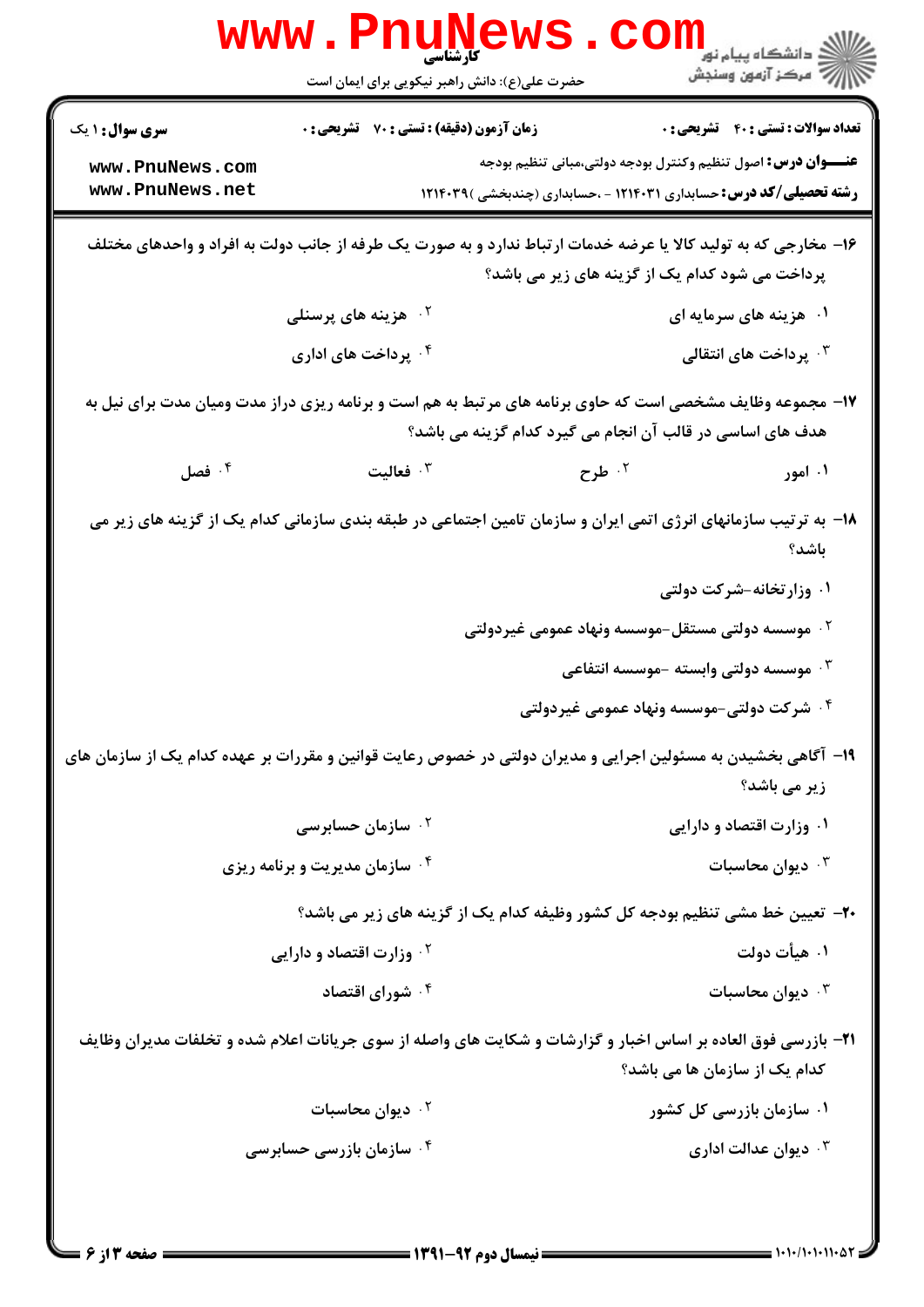|                                                                                                                                                                                                                                                                   | WWW.FII<br>کارشناسی<br>حضرت علی(ع): دانش راهبر نیکویی برای ایمان است |                                                                                                                                                                           | ڪ دانشڪاه پيام نور<br>7- مرڪز آزمون وسنڊش        |  |
|-------------------------------------------------------------------------------------------------------------------------------------------------------------------------------------------------------------------------------------------------------------------|----------------------------------------------------------------------|---------------------------------------------------------------------------------------------------------------------------------------------------------------------------|--------------------------------------------------|--|
| <b>سری سوال :</b> ۱ یک                                                                                                                                                                                                                                            | <b>زمان آزمون (دقیقه) : تستی : 70 قشریحی : 0</b>                     |                                                                                                                                                                           | <b>تعداد سوالات : تستی : 40 - تشریحی : 0</b>     |  |
| www.PnuNews.com<br>www.PnuNews.net                                                                                                                                                                                                                                |                                                                      | <b>عنــــوان درس:</b> اصول تنظیم وکنترل بودجه دولتی،مبانی تنظیم بودجه<br><b>رشته تحصیلی/کد درس:</b> حسابداری ۱۲۱۴۰۳۱ - ،حسابداری (چندبخشی )۱۲۱۴۰۳۹                        |                                                  |  |
| ۲۲- گزارش اقتصادی معمولا هر سال در چه تاریخی تهیه و جهت بررسی به شورای اقتصاد عرضه می شود؟                                                                                                                                                                        |                                                                      |                                                                                                                                                                           |                                                  |  |
| ۰۴ پایان آذر ماه                                                                                                                                                                                                                                                  | ۰۳ دی ماه $\cdot$                                                    | ۰ <sup>۲</sup> قبل از شهریور                                                                                                                                              | ۰۱ قبل از مهر                                    |  |
|                                                                                                                                                                                                                                                                   |                                                                      | ۲۳- کلیه شرکت های دولتی و موسسات انتفاعی وابسته به دولت بودجه پیشنهادی خود را تنظیم و پس از تصویب کدام یک از<br>مراجع زیر به سازمان مدیریت و برنامه ریزی ارسال می نمایند؟ |                                                  |  |
|                                                                                                                                                                                                                                                                   | ۰ <sup>۲</sup> رئیس هئیت مدیره                                       |                                                                                                                                                                           | ۰۱ مدیر عامل                                     |  |
|                                                                                                                                                                                                                                                                   | ۰۴ سازمان حسابرسی                                                    |                                                                                                                                                                           | هجامع عمومی یا شوراهای عالی $\cdot^{\textsf{v}}$ |  |
|                                                                                                                                                                                                                                                                   |                                                                      | ۲۴- مهم ترین لایحه ای که دولت به مجلس شورای اسلامی ارئه می نماید. کدام گزینه می باشد؟                                                                                     |                                                  |  |
|                                                                                                                                                                                                                                                                   | ۰ <sup>۲ .</sup> لایحه بودجه متمم                                    |                                                                                                                                                                           | ۰۱ لايحه بودجه موقت                              |  |
|                                                                                                                                                                                                                                                                   | ۰۴ لایحه تنظیم مقررات مالی و محاسباتی                                |                                                                                                                                                                           | ۰ <sup>۳ .</sup> لایحه بودجه کل کشور             |  |
|                                                                                                                                                                                                                                                                   |                                                                      | ۲۵– نمایندگان مجلس در مرحله تصویب بودجه طی چند روز می بایستی پیشنهادهای خود را در خصوص لایحه بودجه به                                                                     | كميسيون هاى تخصصى ارائه نمايند؟                  |  |
| ۰۴ (وز                                                                                                                                                                                                                                                            | ۰۳ (روز                                                              | <sup>۲.</sup> ۱۲ روز                                                                                                                                                      | ۰۱ ۱۰ روز                                        |  |
|                                                                                                                                                                                                                                                                   |                                                                      | ۲۶- تمامی لوایح و طرح ها در مجلس شورای اسلامی دو شوری می باشند. تنها لایحه ای که یک شوری می باشد کدام گزینه                                                               | مىباشد؟                                          |  |
|                                                                                                                                                                                                                                                                   | <sup>۲</sup> ۰ لایحه تنظیم قوانین و مقررات مالی                      |                                                                                                                                                                           | ۰۱ لایحه برگزاری انتخابات                        |  |
|                                                                                                                                                                                                                                                                   | ۰۴ تنها لایحه یک یا چند دوازدهم                                      |                                                                                                                                                                           | ۰ <sup>۳ .</sup> لایحه بودجه کل کشور             |  |
| ۲۷- سندی است مالی که به موجب آن دستگاه اجرایی از یک طرف تعهد می نماید که شرح عملیات موجود در آن را رعایت<br>نماید و از طرف دیگر سازمان مدیریت و برنامه ریزی کشور به تناسب پیشرفت امور نسبت به تخصیص اعتبار اقدام نماید<br>تعریف کدام یک از گزینه های زیر می باشد؟ |                                                                      |                                                                                                                                                                           |                                                  |  |
|                                                                                                                                                                                                                                                                   | ۰ <sup>۲</sup> ابلاغ بودجه                                           |                                                                                                                                                                           | ۰۱ تخصیص و تقسیط اعتبار                          |  |
|                                                                                                                                                                                                                                                                   | ۰۴ موافقت نامه                                                       |                                                                                                                                                                           | ۰۳ مصرف اعتبارات                                 |  |
|                                                                                                                                                                                                                                                                   |                                                                      |                                                                                                                                                                           | <b>۲۸</b> – تخصیص عبارت است از :                 |  |
| <sup>۲</sup> ۰ تعیین میزان بدهی قابل پرداخت به موجب مدارک                                                                                                                                                                                                         |                                                                      |                                                                                                                                                                           | ۰۱ ایجاد دین بر ذمه دولت                         |  |
|                                                                                                                                                                                                                                                                   | ۰۴ دستور پرداخت توسط مقام تشخیص                                      | ۰۳ تجویز استفاده از مبالغ معینی از اعتبارات مصوب                                                                                                                          |                                                  |  |
|                                                                                                                                                                                                                                                                   |                                                                      |                                                                                                                                                                           |                                                  |  |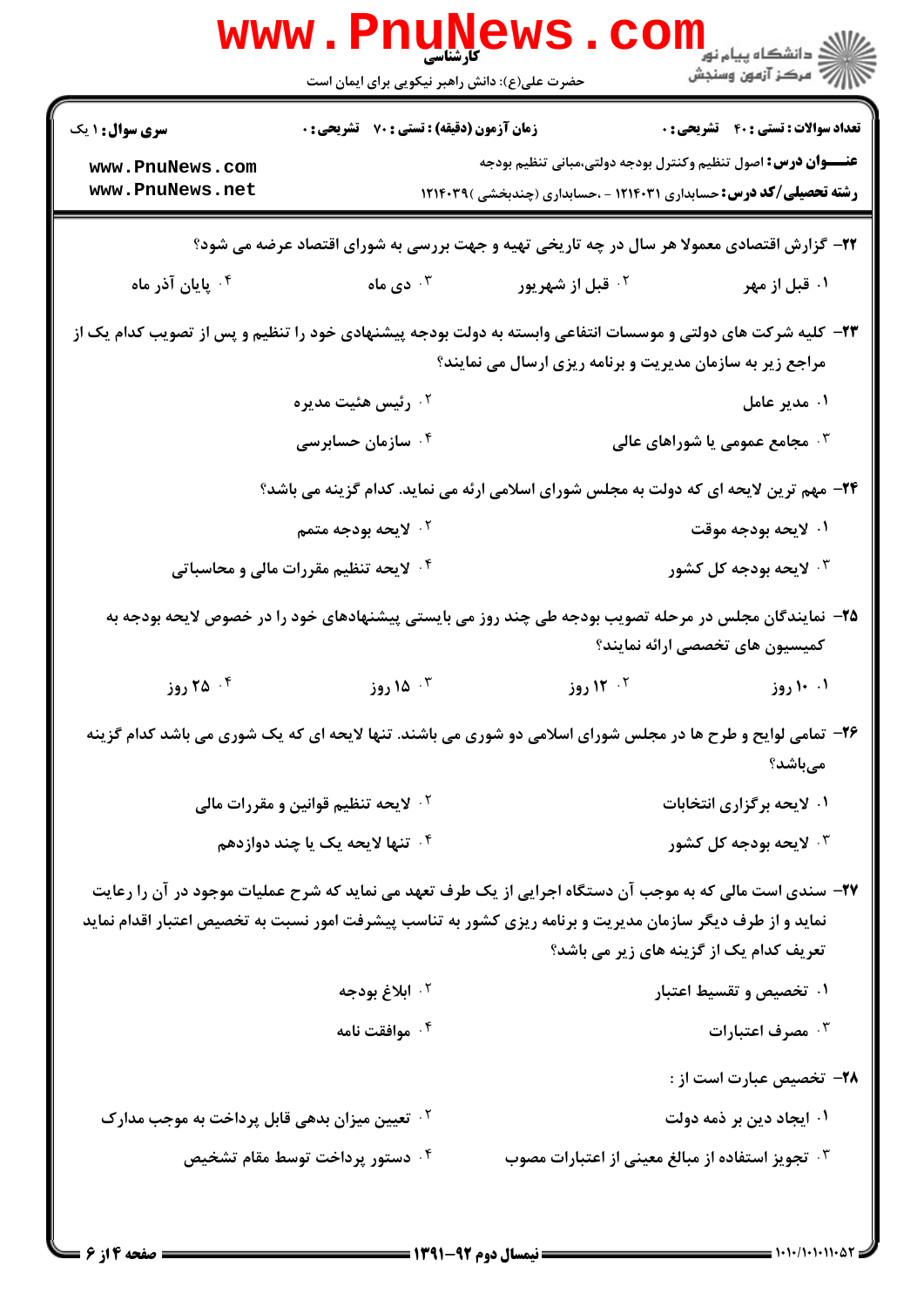|                                                                                                                                                                                                                                | <b>WWW.Pnune</b><br>حضرت علی(ع): دانش راهبر نیکویی برای ایمان است |                         | <mark>ڪ دانشڪاه پيام نور ■</mark><br>  <i>  &gt;</i> مرکز آزمون وسنڊش                                                                              |
|--------------------------------------------------------------------------------------------------------------------------------------------------------------------------------------------------------------------------------|-------------------------------------------------------------------|-------------------------|----------------------------------------------------------------------------------------------------------------------------------------------------|
| <b>سری سوال : ۱ یک</b>                                                                                                                                                                                                         | زمان آزمون (دقیقه) : تستی : 70 گشریحی : 0                         |                         | <b>تعداد سوالات : تستی : 40 قشریحی : 0</b>                                                                                                         |
| www.PnuNews.com<br>www.PnuNews.net                                                                                                                                                                                             |                                                                   |                         | <b>عنــــوان درس:</b> اصول تنظیم وکنترل بودجه دولتی،مبانی تنظیم بودجه<br><b>رشته تحصیلی/کد درس:</b> حسابداری ۱۲۱۴۰۳۱ - ،حسابداری (چندبخشی )۱۲۱۴۰۳۹ |
| ۲۹- پرداختی که به منظور ادای قسمتی از تعهد با رعایت مقررات کدام یک از گزینه های زیر است؟                                                                                                                                       |                                                                   |                         |                                                                                                                                                    |
|                                                                                                                                                                                                                                | ۰۲ پیش پرداخت                                                     |                         | ۰۱ تنخواه گردان پرداخت                                                                                                                             |
|                                                                                                                                                                                                                                | ۰۴ على الحساب                                                     |                         | وزينه $\cdot$                                                                                                                                      |
|                                                                                                                                                                                                                                |                                                                   |                         | ۳۰- خرج کردن چیزی در غیر محل خود و در جای غیر لازم را چه می نامند؟                                                                                 |
| ۰۴ تبذیر                                                                                                                                                                                                                       | مصرف اعتبارات $\cdot^{\mathsf{y}}$                                | ۰ <sup>۲</sup> اسراف    | ۰۱ هزینه کردن                                                                                                                                      |
|                                                                                                                                                                                                                                |                                                                   |                         | <b>۳۱</b> - نظارت و کنترل قوه مجریه (دولت) چه نوع نظارتی می باشد؟                                                                                  |
| ۰۴ نظارت درونی                                                                                                                                                                                                                 | نظارت محاسباتی $\cdot^{\mathtt{w}}$                               | <b>7. نظارت بیرونی</b>  | ۰۱ نظارت مالی                                                                                                                                      |
|                                                                                                                                                                                                                                |                                                                   |                         | ۳۲– نظارت عملیاتی بر اجرای فعالیت های عمرانی بر عهده کدامیک از سازمان های زیر است؟                                                                 |
|                                                                                                                                                                                                                                | <b>7 قسازمان مدیریت و برنامه ریزی</b>                             |                         | ۰۱ دیوان محاسبات                                                                                                                                   |
|                                                                                                                                                                                                                                | ۰۴ وزارت اقتصاد و دارایی                                          |                         | سازمان حسابرسی $\cdot^{\texttt{w}}$                                                                                                                |
| سال های قبل و سایر اطلاعات، اثر عوامل گوناگون را بر هر یک از انواع در آمدها در مدت محدودی از زمان را می سنجد؟                                                                                                                  |                                                                   |                         | ۳۳– در کدام یک از روش های پیش بینی در آمدها با مطالعه و تجزیه و تحلیل گرایش های اقتصادی مبالغ وصول شده در آمد در                                   |
|                                                                                                                                                                                                                                | ۰ <sup>۲</sup> روش سنجیده منظم                                    |                         | ۰۱ روش حد متوسط ها                                                                                                                                 |
|                                                                                                                                                                                                                                | ۰ <sup>۴</sup> روش پیش بینی مستقیم                                |                         | <b>4 . روش سال ما قبل آخر</b>                                                                                                                      |
| ۳۴- بودجه ای که بر اساس وظایف و پروژه هایی که سازمان های دولتی تصدی اجرای آن ها را بر عهده دارند را چه می نامند؟                                                                                                               |                                                                   |                         |                                                                                                                                                    |
| ۰۴ بودجه عمرانی                                                                                                                                                                                                                | بودجه جاری $\cdot^{\mathsf{r}}$                                   | بودجه برنامه ای $\cdot$ | ۰۱ بودجه عملیاتی                                                                                                                                   |
| ۳۵- آن بخش از سیاست ها و تخصیص منابع بودجه ای اشاره می کند که با کاربرد آن ها دولت قدرت خرید مردم را جابجا نموده<br>و نابرابری های موجود، توزیع در آمد و برخورداری مردم از امکانات رفاهی در سطح کشور را کاهش می دهد کدام گزینه |                                                                   |                         | مىباشد؟                                                                                                                                            |
|                                                                                                                                                                                                                                | <sup>۲ .</sup> قدرت تشویقی بودجه                                  |                         | ۰۱ قدرت تصحیحی بودجه                                                                                                                               |
|                                                                                                                                                                                                                                | ۰ <sup>۴</sup> قدرت تعادل <sub>ی</sub> بودجه                      |                         | ۰ <sup>۳</sup> قدرت تعدیلی بودجه                                                                                                                   |
|                                                                                                                                                                                                                                |                                                                   |                         |                                                                                                                                                    |